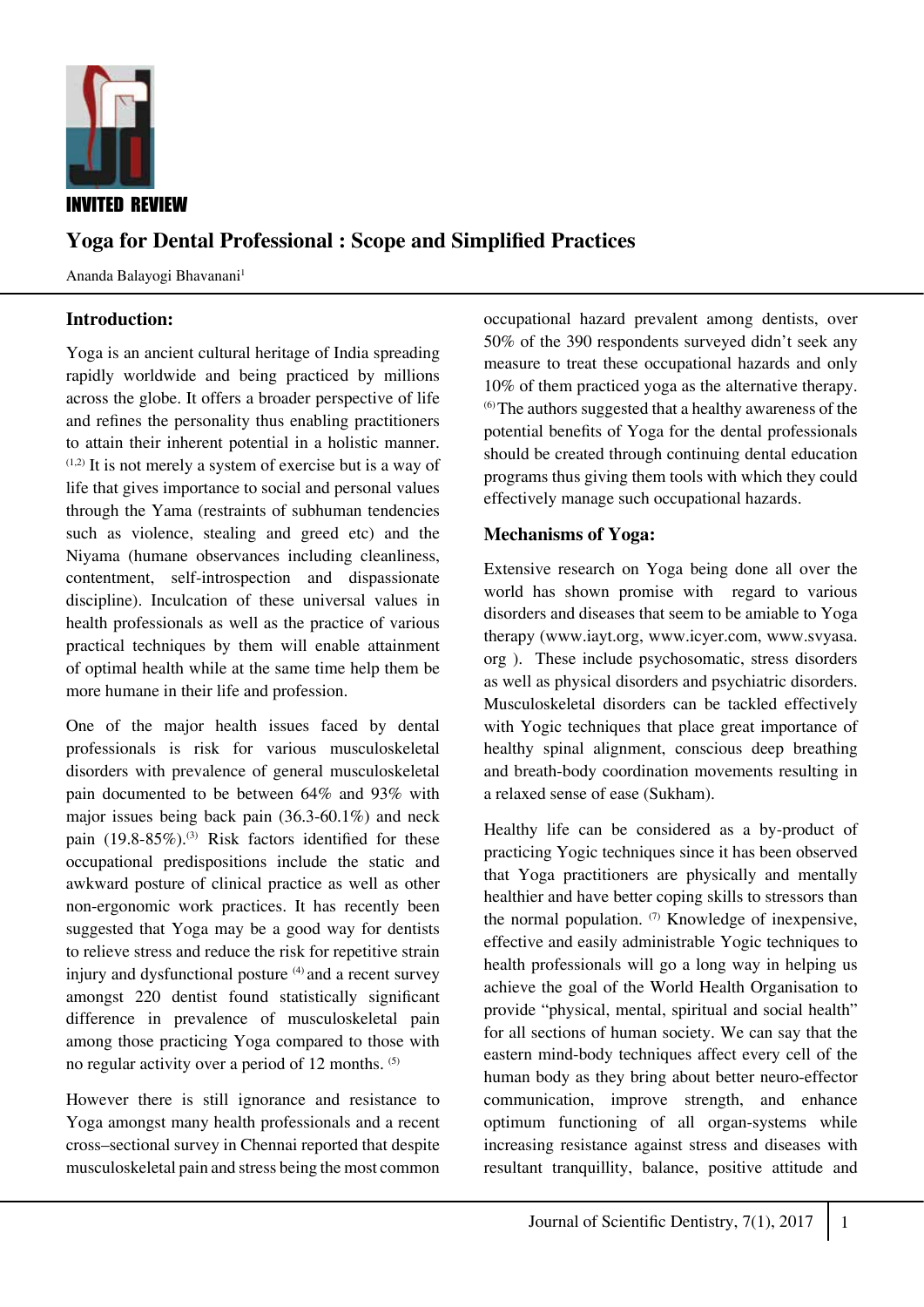equanimity.  $(7,8)$ 

Some of the important documented health promoting benefits of mind-body practices such as Yoga and meditation include: (8, 9,10)

- Improvement in cardio-respiratory efficiency
- Improvement in exercise tolerance
- Harmonious balance of autonomic function
- Improvement in dexterity, strength, steadiness, stamina, flexibility, endurance, and neuro-musculoskeletal functioning
- Increase in alpha rhythm, inter-hemispheric coherence and homogeneity in the brain
- Improved sleep quality and improved cognitive functions
- Alteration in brain blood flow and brain metabolism as well as
- Modulation of the neuro-endocrine axis.

An extensive review by Innes et al postulated that Yoga acts through two interconnected pathways to reduce risk of various lifestyle disorders through parasympathetic activation coupled with decreased reactivity of sympathoadrenal system and HPA axis. (11) Streeter et al also proposed a theory to explain the benefits of Yoga practices in diverse, frequently comorbid medical conditions based on the concept that Yoga practices reduce allostatic load in stress response systems such that optimal homeostasis is restored.(12) They hypothesized that stress induces autonomic imbalance with decreased parasympathetic and increased sympathetic activity coupled with under activity of the GABA system, and increased allostatic load. They further hypothesized that Yoga-based practices correct underactivity of the parasympathetic nervous system and GABA systems in part through stimulation of the vagus nerves, while reducing allostatic load. Yoga seems to have a multidimensional action and a review by Galantino et al mentioned, "Regardless of the goal, Yoga appears to be a multitasking modality that simultaneously treats both physical impairments as well as more global issues such as stress, anxiety, or hyperactivity." (13)

## **Yogic living for health professionals:**

Yoga is not merely a set of exercises but is mindfulness based, conscious way of life that inculcates simple living and high thinking. Important principles of this unique system of healthy living are:  $(1,2,7,8,14,15,16)$ 

Become aware of your body, emotions and mind: Awareness of body implies conscious body work that needs to be synchronized with breath to qualify as a psychosomatic technique of health and healing.

Improve your dietary habits: Adoption of a Yogic lifestyle with proper nourishing diet, creates positive antioxidant enhancement thus neutralizing free radicals while enabling a rejuvenative storehouse of nutrients packed with life energy to work on anabolic, reparative and healing processes. A freshly prepared balanced and hygienic meal with adequate hydration, eaten with a positive sense of sharing induces vitality.

Relax your body-mind complex: Stress is the major culprit and may be the causative, aggravating, or precipitating factor in so many psychosomatic disorders. The relaxation part of every Yoga session is most important for it is during it that benefits of practices done in the session seep into each and every cell producing rest, rejuvenation, reinvigoration and reintegration.

Slow down your breath making it quiet and deep: Breath is the link between body and mind and is the agent of physical, physiological and mental unification. Deep conscious breathing improves autonomic respiratory mechanisms that generate energy and enhance emotional stability. The mind and emotions are related to our breathing pattern and rate and hence the slowing down of the breathing process influences autonomic functioning, metabolic processes as well as emotional responses.

Calm down your mind and focus it inwardly: The mind is as disturbed as a drunken monkey bitten by a scorpion say our scriptures. Breath work is the base on which this mind training can occur and hence much importance needs to be given to Pranayama (vital energy management) and Pratyahara (sensory withdrawal) in Yoga. When the mind is focussed positively on activities being done, this enhances energy flow and healthy circulation to the different body parts and internal organs. Where the mind goes, there the Prana flows!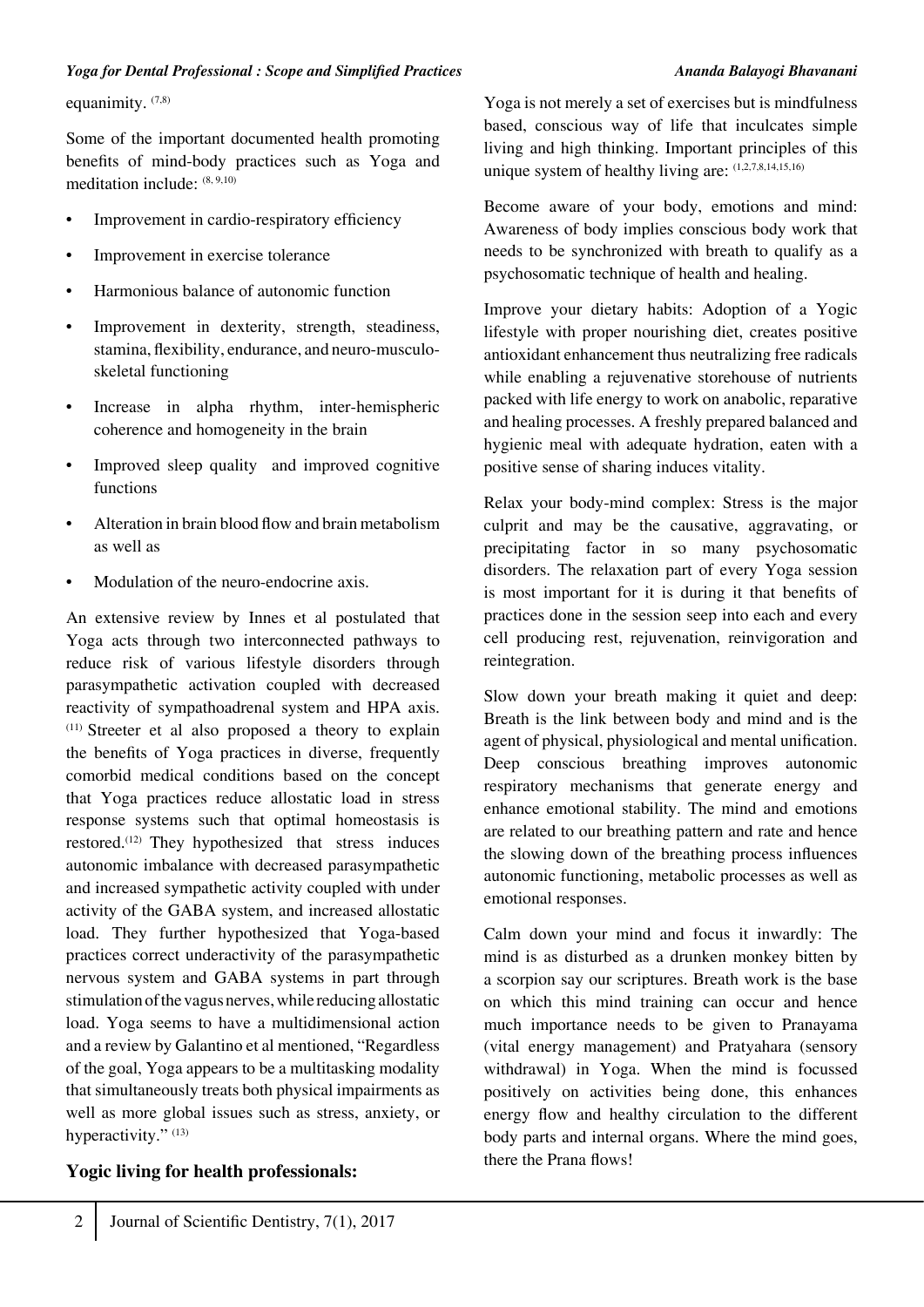Improve the flow of healing 'Pranic life energy': Improve the flow of Healing 'Pranic Life Energy' to all parts of your body, especially to those diseased parts, thus relaxing, regenerating and reinvigorating yourself. Prana is life and without it there cannot be healing.

Fortify yourself against omnipresent stressors: Decrease your stress level by fortifying yourself against the various omnipresent stressors in your life: when face to face with the innumerable thorns in a forest, you may either choose to spend all your time picking them up one by one while others continue falling or choose to wear a pair of shoes and walk through the forest. The difference is in attitude. Choosing the right attitude can change everything and bring about a resolution of the problem by healing the core. Stress is more about how we react to the stressor than about the stressor itself!

Increase self reliance and self confidence: Life is full of challenges that are there only to make us stronger and better. The challenges should be understood as opportunities for change and faced with confidence. We must understand we have the inner power to overcome each and every challenge that is thrown at us by life.

Facilitate natural emanation of wastes: Facilitate the natural emanation of waste from your body by the practice of various Shuddi Kriyas(cleansing techniques) such as Dhauti (gastric cleanser), Basti (colonic cleanser) and Neti (nasal irrigation). Accumulation and stagnation of waste materials either in inner or outer environment always causes problems. Yogic cleaning practices held to wash out the impurities (Mala Shodhana) helping the process of regeneration and facilitating healing.

Taking responsibility for our own health: Yoga fixes responsibility for our health squarely upon our own shoulders. If we do healthy things we are healthy and if we do unhealthy things we become sick. No use complaining that we are not well when we have been the cause of our own problems. As Swamiji Gitananda Giri would say, "You don't have problems-you are the problem!"

Health and happiness are your birthright: Health and happiness are your birthright, claim them and develop them to your maximum potential. This message of Swamiji Gitananda Giri is a firm reminder that the goal of human existence is not health and happiness but is Moksha (liberation). Most people today are so busy trying to find health and happiness that they forget why they are here in the first place. Yoga helps us regain our birthrights and attain the goal of human life.

## **SOME BASIC YOGA PRACTICES FOR DENTAL PROFESSIONALS: (7,8,14,17)**

Get ready for a "Yoga Break" in your busy office schedule by taking up a straight back sitting position on your chair. Bring your whole back, neck and head into one straight line. Place the palms of both hands on your thighs. Close your eyes gently and begin to focus on your breathing. Breathe in and out in a calm and regular manner for a few minutes. Make sure you are breathing into all sections of your lungs in a healthy manner. Breathe in to the low, mid and upper sections of your lungs and then breathe out from the low, mid and upper sections. Perform this practice for a few minutes and feel a sense of lightness as the energy of your breath lifts your mood and readies you for the practices of Yoga.

## **Energizing and loosening Jathis:**

- Sit erect with your palms on your thighs. Lift your right hand and start to shake it slowly with awareness of the movements at your wrist joint. Increase the speed of the movement a bit and then after some time start to shake your hand as fast as you can. Continue this fast shaking for a few minutes. After a few minutes, stop shaking your hand, and bring it back to your thigh. Breathe deeply and enjoy the fresh flow of blood rushing into your hand as a result of this vigorous shaking.
- Lift your left hand and start to shake it slowly. Be aware of the movements of the wrist joint. Slowly increase the speed of the movement while keeping your hand as lax as possible. After some time start to shake your hand as fast as you can for a few minutes. When you feel ready, stop shaking your hand and bring it back to your thigh. Enjoy the fresh flow of blood rushing into your hand as a result of this vigorous shaking.
- Lift both your hands and start to shake them slowly. Be aware of the movements at your wrist joints. Let your elbows be relaxed so that this shaking is transmitted throughout your forearms. Increase the speed of the shaking movement bit-by-bit until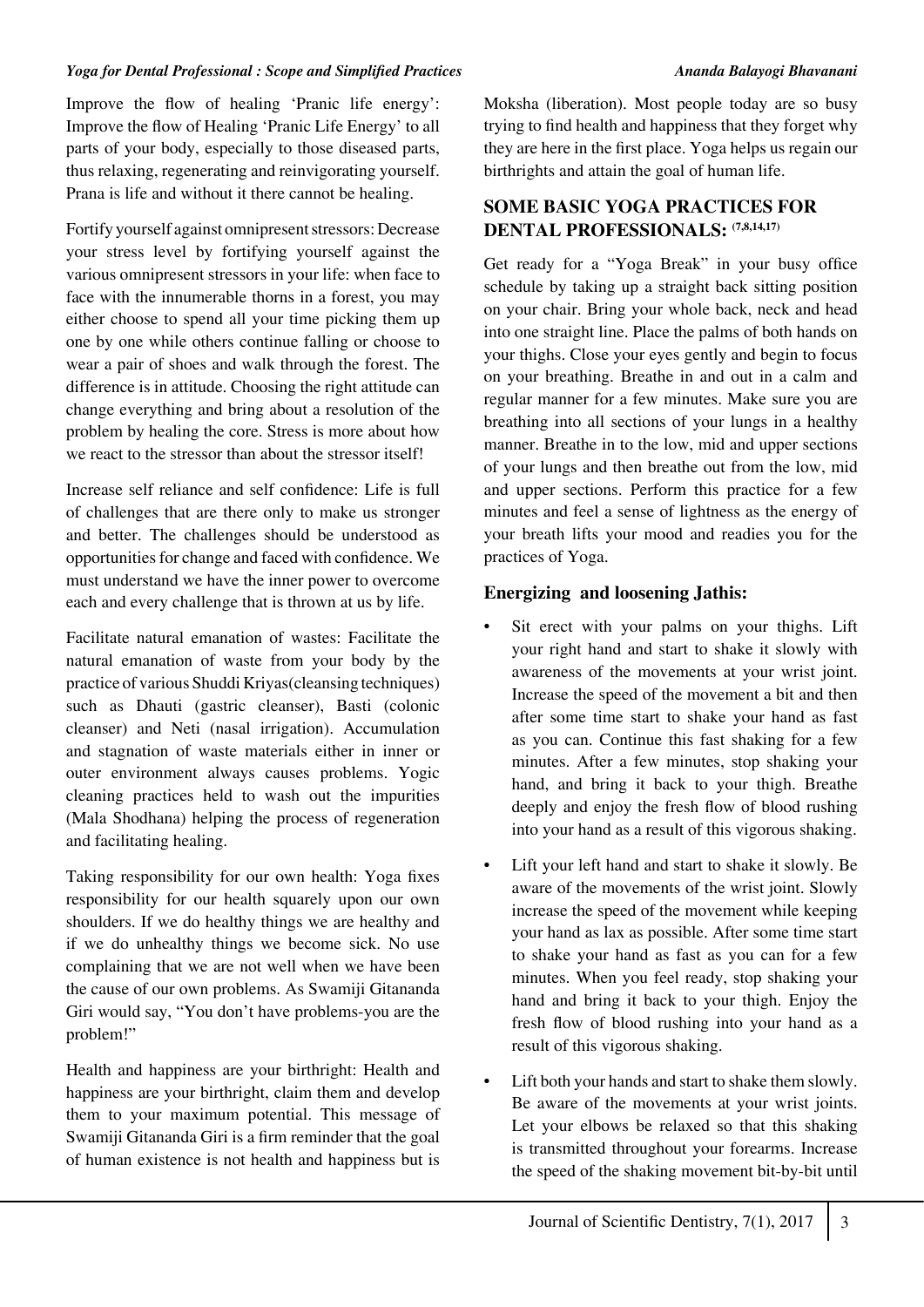



you are shaking your hands as fast as possible. Continue this for a few minutes. When ready, stop shaking your hands and bring them back to your thighs. Breathe deeply and enjoy the fresh flow of blood coupled with revitalizing Pranic energy rushing into your hands. This Jathi washes away all accumulated toxins and negative stressful radicals from your joints and releases pent up tensions from the musculoskeletal system.

- Walk around your office space, kicking your legs one after the other. Make sure this is done consciously and with awareness. This will "kick out" tensions from your feet and alleviate sluggish blood circulation in the lower limb.
- To wind up this section of practices lets perform

Nasarga Mukha Bhastrika. Start to shake your hands as vigorously as possible to loosen up accumulated tensions of your daily life. Visualize all the tensions that have accumulated in your wrist and elbow joints getting a good 'shake up' by this action. When you have got all the tensions loosened up, take in a deep breath and clench your fist as if catching hold of all your tensions. With a powerful blast through your mouth "whoosh" away all your tensions as forcibly as possible. Relax for a short time in the resting position

Again shake your hands fast as possible. Breathe in and catch hold of the tensions in your fists. Throw them all away with a powerful blast. Make sure that you are using your diaphragmatic muscle vigorously while blasting out the breath. After performing 3 to 9 rounds of this practice, relax in a comfortable position with deep breathing. Enjoy the feeling of calm and relief sweeping through your whole body.

## **Dynamic Kriyas for psychosomatic harmony:**

• Tala Kriya: Stand in a comfortable position. Breathe in and lift both arms up over your head until they are parallel to each other. Go up onto your toes and stretch up as high as possible. Hold the breath and feel a healthy stretch along your whole body from toes to finger tips. Breathe out and relax your arms back to your sides while coming back to the flat foot posture. Repeat the practice two more times for maximum benefit. The term, "Tala" refers to a Palm tree and you should try to stretch yourself as tall as a tree while performing this practice. With practice the posture can



4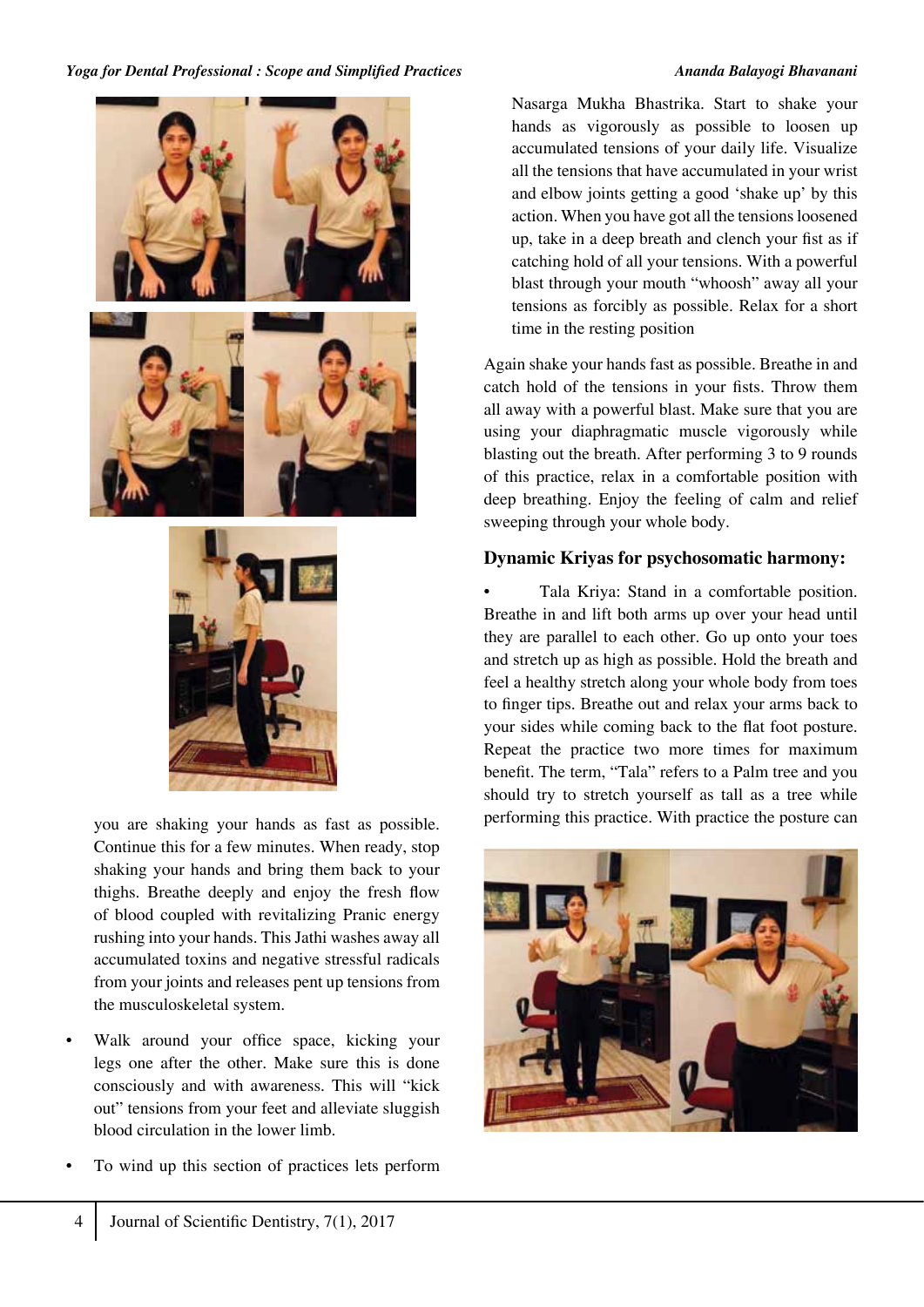

be held for a longer time and normal breathing done while holding the posture for 30 to 45 seconds. After completing a few rounds of the practice stand still and relax with deep breathing.

A modification of the Tala Kriya can be done from a sitting position. Sit erect and lift both arms over your head while breathing in. Interlock your fingers and turn the joined palms outward and upward. Give yourself a good stretch while holding the breath. When ready, release the fingers and bring your arms back down while breathing out. While stretching up, you can also turn your head from right to left to help open up the upper back and shoulder region thus dissolving tensions from this area. When ready release the fingers and bring your arms back to the thighs while breathing out.

## **Energizing Mudras**

• Hastha Mudra sequence: Slowly stretch your arms upwards and join your palms together in Anjali Mudra. The whole back is given an excellent stretch in this gesture of aspiration. All the higher Chakras are energized by this Mudra. Hold it for a short while and contemplate the higher consciousness centered in this region.

> Bring your hands down to your head with your wrists touching the top of your head. This beautiful, triangular frame for your face is



Kailash Mudra that energizes Sahasrara Chakra. Focus your mind on this area related to the prefrontal region of the brain. It is important for the development of an integrated personality

When the hands are brought down from Kailash Mudra and placed in front of the forehead we can energize our Ajna Chakra or centre of inner intuition. This energizes our Pituitary Gland which is the master conductor of our endocrine orchestra and helps us to obtain excellent glandular health.

As we bring the Namaskar Mudra to the front of the neck we stimulate energetic vibrations that recharge Vishudda Chakra and normalize our thyroid function. Concentrate on this vital region





that works at the level of our energy body.

When the Namaskar Mudra is brought down to the chest region we can feel the healing energies flood through our Anahata or heart Chakra. Let the qualities of compassion and empathy flow through this centre to help us become a better and more humane being with a universal outlook.

• Brahma Mudra: Brahma Mudra is a gesture of the head and neck and is an excellent practice for one and all. Take up any comfortable sitting position such as Vajra Asana with your spine as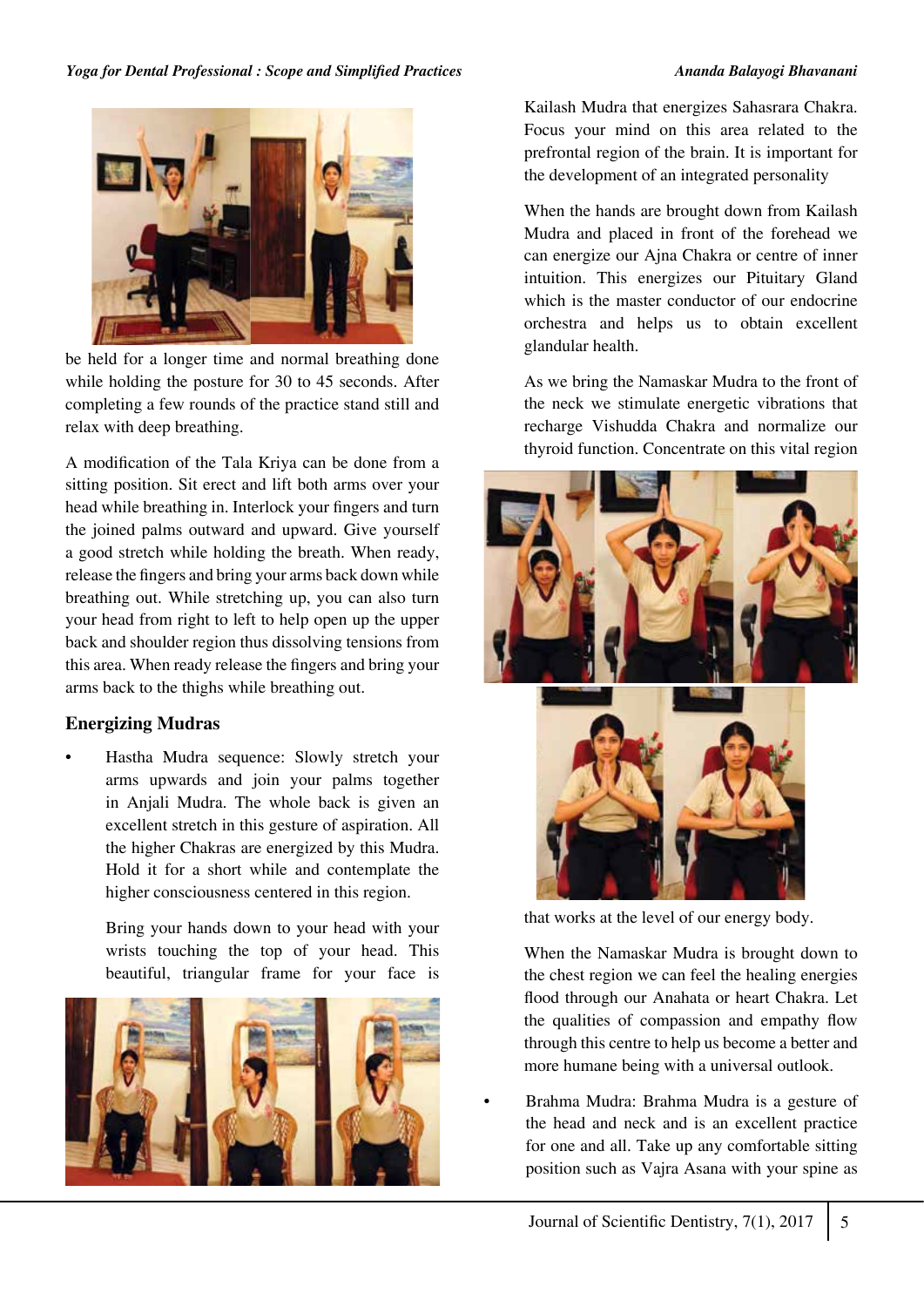erect as possible. Rest your hands on your lap while performing the Yoga Mudra.

Close your eyes and concentrate on this valuable practice that combines the use of physical movement synchronized with deep breathing and the usage of Nada or vibrational sounds involving utterance of the Bija sounds of AAA, UUU, EEE and MMM.

Breathe in for a count of six and turn your head towards the right. Breathe out while bringing your head back to the central position and make the guttural sound AAA.

Slowly turn your head to the left while breathing in for six counts. Breathe out and bring your head back to the central position making the labial sound UUU.

Slowly lift your chin up as if attempting to look at the sky and breathe in for six counts. Breathe out and make the palatal sound EEE while bringing your head back to the central position. Finally lower your head bringing chin to chest while breathing in for six counts. Breathe out and make the labial sound MMM while bringing the head back to the central position.

Perform a minimum of 3 to 9 rounds of this practice at each sitting. Brahma Mudra is an excellent practice to





prevent as well as relieve disorders of the cervical spine that are so common in this modern day and age. It is important to concentrate on the area of the neck to be relieved, repaired, or rejuvenated while sounding the Bija Mantras. This produces excellent psychosomatic relaxation. It also gives us the psychological benefit of understanding the perspectives of others by seeing the 'different viewpoints'.

**• Gomukha Mudra:** Lift your right arm and bring it behind your right shoulder as if trying to touch the spine. Reach behind your back with your left arm and catch hold of the fingers of the right. Once you have got a good grip, tighten it and then turn your head to the right and look up with your gaze focused on the tip of your right elbow. This Mudra supplies a great stretch to the musculature of the back and rejuvenates the joints of the upper limb. It is also an excellent eye exercise. Slowly release your hands and bring them back to the thighs. Relax for a few seconds with deep breathing. Enjoy the renewed circulation of fresh blood into the upper part of the body especially around the shoulders and neck. Repeat the Mudra on the opposite side with the left hand dominant to equalize the benefit on both sides of the body. The development of a healthy spine is assured and numerous musculoskeletal problems that affect modern office goers are corrected by the regular practice of this Mudra. When ready, release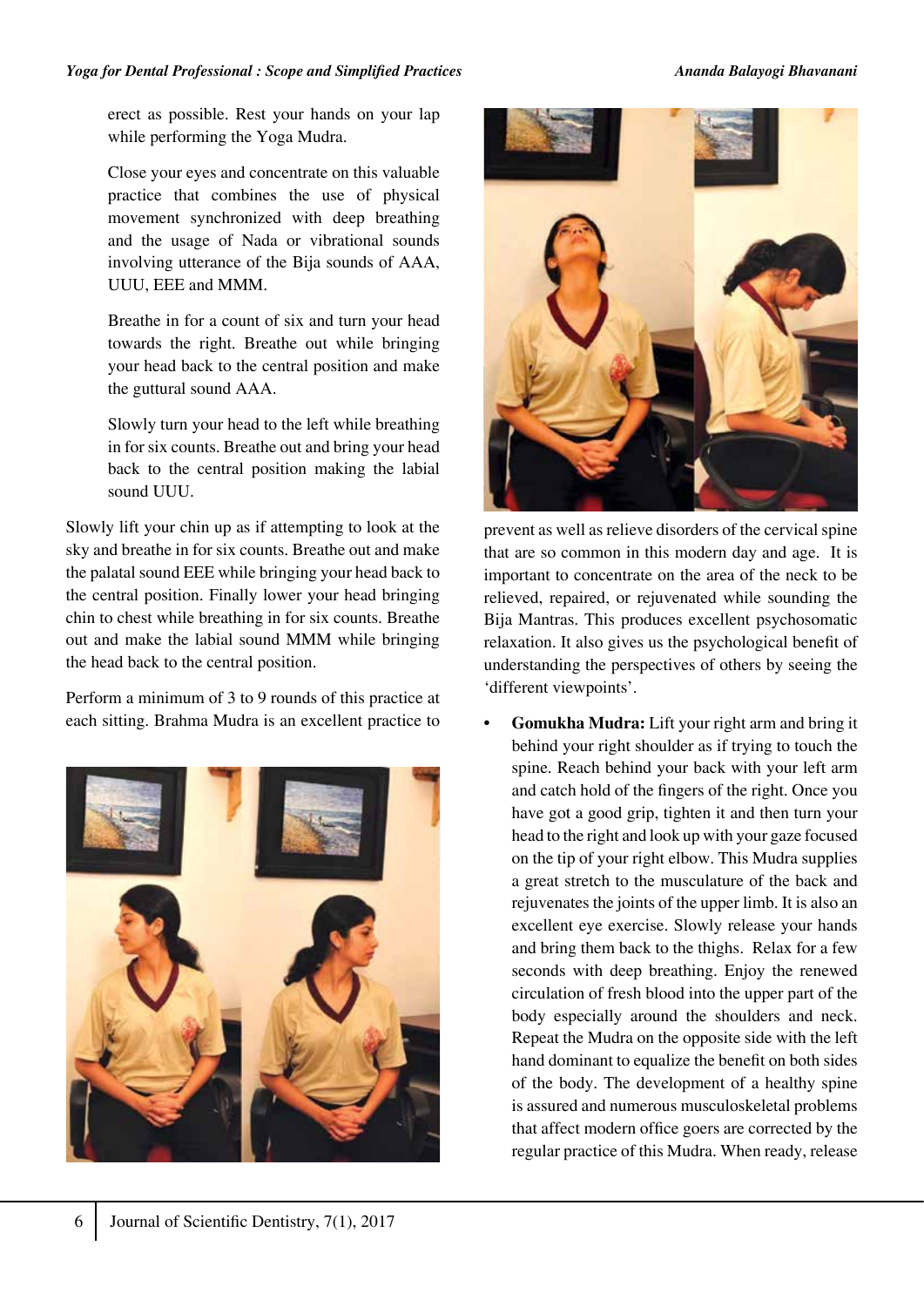

your hands and bring them back to the thighs. Shake your hands to release any tension that may have accumulated and then sit quietly performing some deep breathing.

- **• Garuda Mudra:** To perform the Eagle Gesture, lift both arms and extend them in front of your chest. Bring your right hand over the left and cross your hands at the wrist bringing your palms together. Bring the clasped hand position inward and then twist it upward so that the twisted hand position is in front of your chest and throat. Look straight ahead. Garuda Mudra forces nerve currents to pass from one side of the body to the other thus bringing about healthy polarity. When ready relax your position and bring your hands back to your thighs. Enjoy the rejuvenated circulation of fresh blood rushing into your upper limbs. Repeat the Garuda Mudra again but this time exercise the other side with the left hand crossing over the right in order to develop both sides of the body in an equal manner. It is an excellent tonic for the musculoskeletal system and useful for those suffering from pain and discomfort in muscles and joints of the upper body. When ready relax your position and bring your hands back to your thighs. Shake your hands to release any tension that may have accumulated and then sit quietly performing some deep breathing while enjoying the energetic circulation rushing through your upper limbs.
	- **• Kaki and Hasya Mudras:** To do the 'Kaki Mudra' or the Crow Gesture, pucker or pout the lips, as if you were going to whistle, tensing the entire mouth and jaw region. Then releasing this Mudra, come into a beautiful 'Hasya Mudra' or the Smile Gesture, relaxing all the facial muscles. Alternate



from the 'Kaki Mudra' to the 'Hasya Mudra' for a few rounds. Alternating with the 'Kaki Mudra' and the 'Hasya Mudra' is a good practice to stimulate nerves of the mouth and tone up the facial area. Relax with some deep breathing and enjoy the emotional release and uplifted mood that are a result of this practice

## **Pranayamas to overcome emotional and mental stress:**

**• Vyagraha Pranayama:** The tiger breath is an important practice to relieve numerous musculoskeletal problems that are the bane of modern life.

Take up the Chatus Pada Asana with your weight evenly distributed between your hands and knees.



Start breathing in and out for an equal count of six. While breathing in slowly lift your head and arch your back downwards. Then breathe out slowly and lower your head while arching your back upwards. Breathe in while lifting your head and arch your back down. Breathe out while lowering your head and arching your back up

Repeat this excellent practice at least nine times at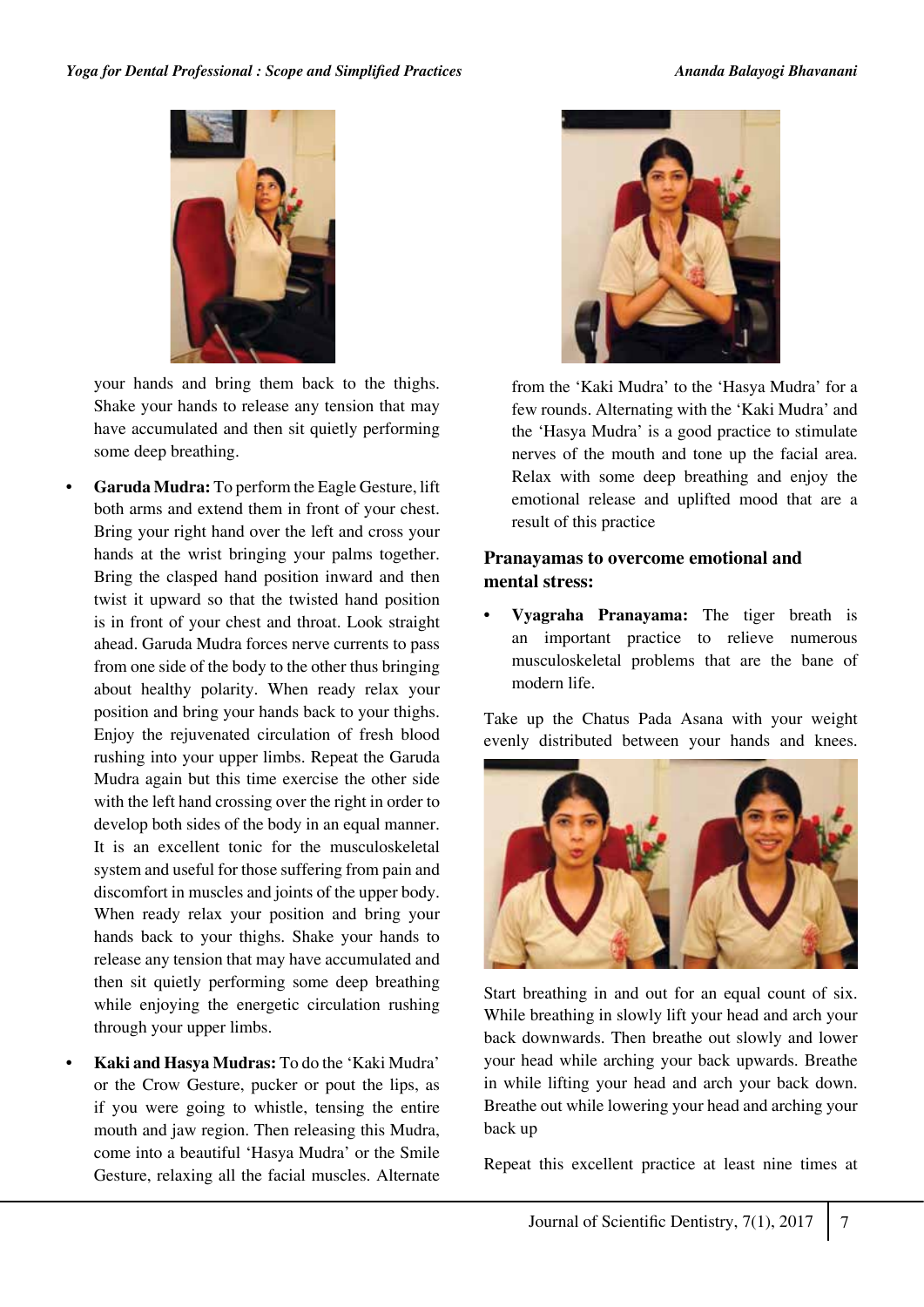each session. Vyagraha Pranayama helps us to utilize all sections of our lungs in a balanced and controlled manner thus energizing the whole body with healing Pranic energy. This is also very good for those suffering from musculoskeletal disorders of the joints. It is a simple and yet effective practice to prevent and manage the numerous gynaecological disorders and is a boon for pregnant women as it takes the load off the spine and helps in post delivery period as an important component of rejuvenation and rehabilitation. When ready slowly relax back to Vajrasana for quiet contemplation.

**Pranava Pranavama:** This contemplative energising breathing technique uses the sound of the Omkara and has immense healing potential

To perform Adham Pranayama, the lower chest breathing, bring your thumb and index finger together and perform Chin Mudra. The other three fingers are held straight together. Place the Mudra on your thighs and breathe in deeply into your lower chest area. Then



breathe out with the sound AAA for a duration that is twice or thrice that of the inhalation. Repeat the practice two more times for a total of three rounds.



To perform mid-chest breathing, Madhyam Pranayama, curl your fingers inward from Chin Mudra to form Chinmaya Mudra and place it on your thighs. Breathe in deeply into your mid chest region and then breathe out with the sound OOO for a duration that is twice or thrice that of the inhalation. Repeat the practice two more times for a total of three rounds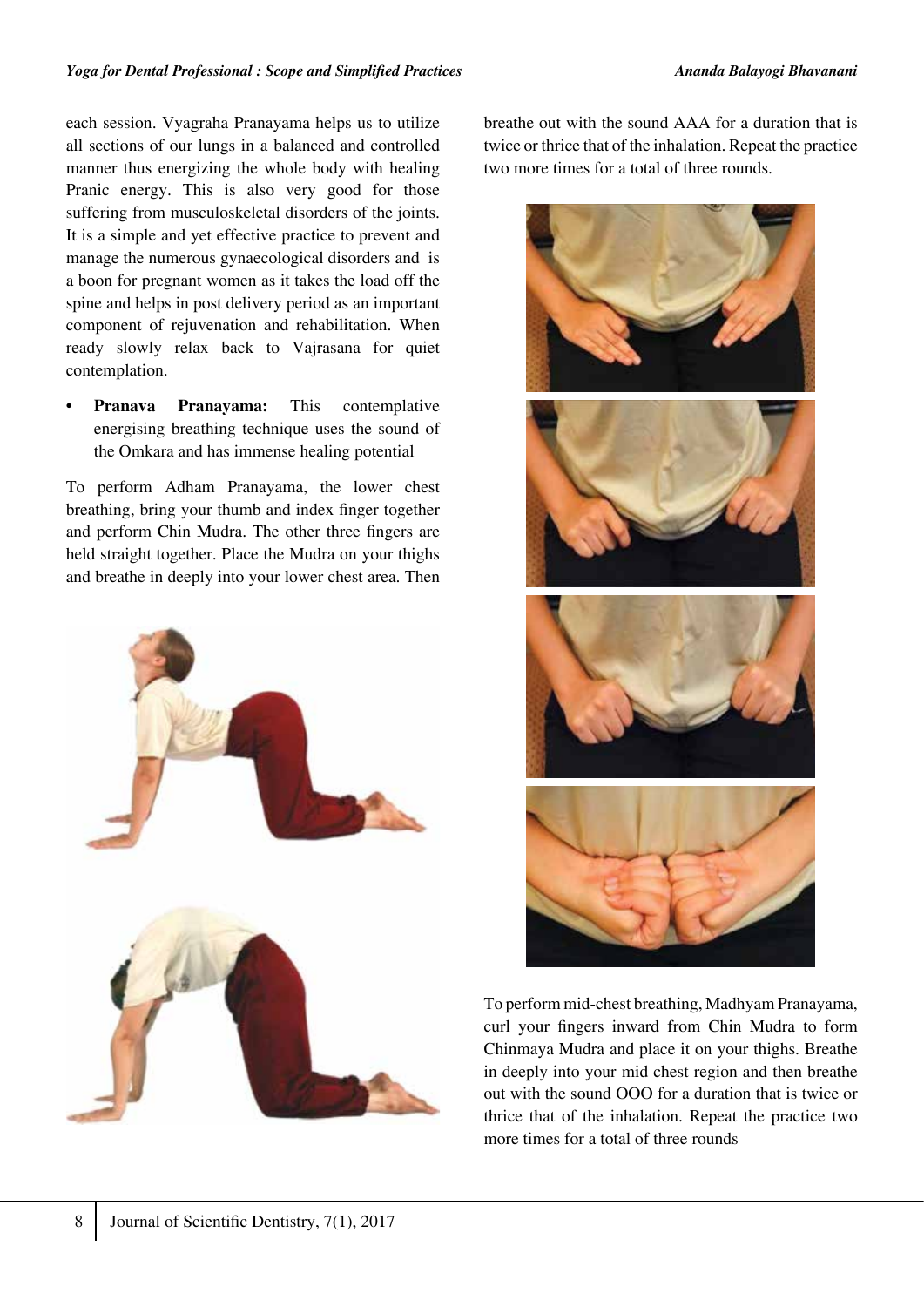Adhyam Pranayama is upper chest breathing and utilizes Adhi Mudra. Clench your fists with your thumb in the centre. Keep the Mudra on your thighs and breathe deeply into your upper chest and clavicular regions. Now, exhale with sound MMM for a duration that is twice or thrice that of the inhalation. Repeat the practice two more times for a total of three rounds

Joining the earlier three parts of this practice in a Complete Yogic breath is the fourth stage, known as Mahat Yoga Pranayama. Bring the Adhi Mudra in front of your navel with both knuckles touching. This is now known as Brahma Mudra. Take a deep breath into low, mid and upper chest regions. Now let the breath out

with the sounds of AAA…OOO…MMM for a duration that is twice or thrice that of the inhalation. Repeat the practice two more times for a total of three rounds.

A performance of three to nine rounds of this Pranayama done daily helps to relax the Body-Emotion-Mind complex and provides complete healing through the production of healing vibrations at all levels of our existence. It is an integral part of the Rishiculture Ashtanga Yoga tradition as taught by Yogamaharishi Dr Swami Gitananda Giri.

**• Chandra Nadi Pranayama:** Sit straight in a comfortable manner. Perform Nasarga Mudra with your right hand by bending the 2nd and 3rd fingers into the palm. Close your right nostril with your thumb. Begin to inhale slowly through your left nostril for a count of six. Follow this by exhaling through the left nostril again for a count of six. Keep your right nostril closed throughout



the practice. Chandra Nadi Pranayama produces mental and emotional serenity and should be done for a minimum of 9 rounds at each sitting. Patients of anxiety, hypertension, diabetes, insomnia and other stressful conditions can benefit by practising this Pranayama 27 times before breakfast, lunch, dinner and before going to bed at night

## **Relaxing your body and mind:**

• **Spandha – Nishpandakriya:** Sit in a comfortable position. After a few rounds of deep rhythmic breathing and relaxation in this position, start to tense your entire body part-by-part from your toes up to the top of your head until every part of your body is as tense as possible

Hold this 100% tension state of Spandha for a few seconds. Let all muscles of your entire body be as tense as possible. At the peak of the tension, just 'let go' and immediately relax your entire body 100%. This is the state of Nishpandha. Enjoy this relaxed state and with conscious awareness continue to watch your breath as it comes in and goes out of your nose

Repeat this practice at least three times and then enjoy the complete relaxation that ensures. Be aware of how all your muscles relax in this practice because the relaxation is deepened when it is contrasted with tension

• **Marmanasthanamkriya:** The twenty-two sensitive parts of the body are known by the collective term Marmanasthanam. Concentrating upon these body parts in a particular order, commanding them to relax, produces a very deep relaxation. Sit in a relaxed position and begin to concentrate upon your toes and command them

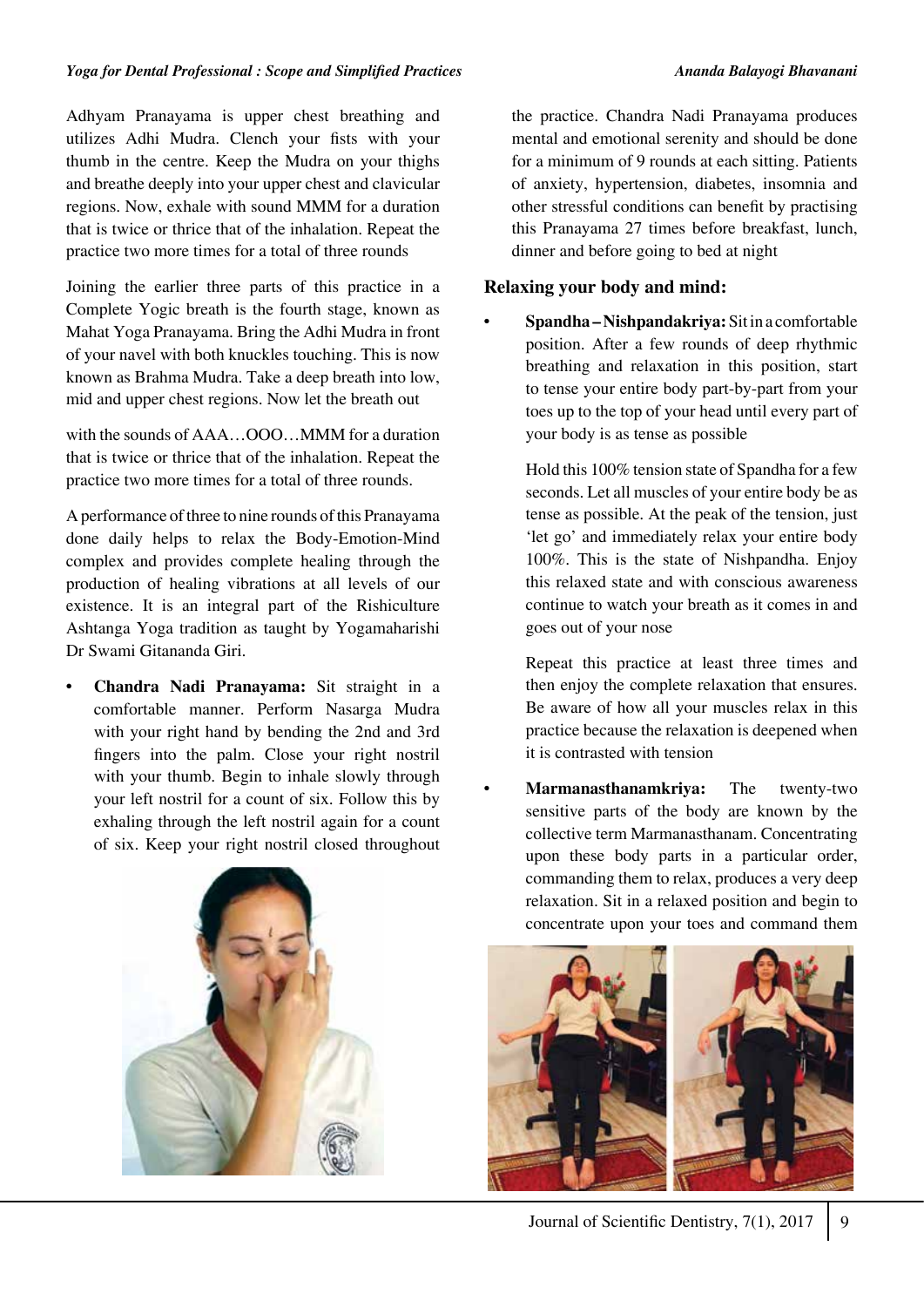to relax. Do the same with your feet and lower legs up to your knees. Let the relaxation spread into your upper legs, hips and then go into your buttocks and base of your spine. Relax the whole pelvic area. Then relax your lower and upper abdomen

Let the relaxation spread into your low, mid and upper chest and finally relax your shoulders. Now, take your concentration down to your fingers, and command them to relax. Move the relaxation into your hands, spreading up the lower arms into your elbows and then into your upper arms and shoulders. Begin to focus on relaxing your throat and neck region and then



move the relaxation impulse to your chin and mouth. Slowly move up to your nose, cheeks and then your eyes. Take the relaxation sideward to your ears and then go to the back of your head and finally come over the top of your head. Bring your mind to the middle of your forehead while mentally repeating the subtle command of "relaxation." Perform Jyoti Dharana and Jyoti Dhyana (a concentration and meditation on the Divine light) at the BrumadhyaBindu (the mid-point between your eyebrows). Visualize the Divine Jyoti as having a brilliance equal to 1000 suns but without any of the associated painful glare. Absorb yourself into this Divine Jyoti

## **Developing an inner quietness**

**Meditative sitting:** Take up a comfortable sitting position with your back, neck and head in a straight line. Perform Jnana Mudra with the tip of your index fingers joining the tips of your thumbs in a circle. The other three fingers are kept together and straight. Place the Jnana Mudra on your thighs with palms facing up. Close your eyes and consciously repeat in your mind the command to "relax". Establish a regular breath rhythm. Breathing in to a count of 6 and breathing out to a count of 6 is a good rhythm to start with. Keep your entire awareness on your breath. Follow the movement of the breath when you breathe in and follow its movement when you breathe out. Keep your mind concentrated in the "Now". Do not let your thoughts waver or wander. Be aware of each thought or emotion as it arises. Curb distracting thoughts or emotions by keeping your mind steady upon one thought at a time. Use the sound of "Shanti", the Sanskrit word for "Peace" and repeat "Shanti" in your mind's eye as a Japa or positive repetition. Continue in this state as long as possible and try to let it filter into every aspect of your daily life. Yoga is a way of life and is a process of "conscious evolution". Be an example of that in your own life.

## **In conclusion:**

Recent developments showcased through social media highlight a lack of human values in modern health professionals. Compassion, empathy and a sincere desire to relieve suffering are found lacking and this seemingly becomes even rarer as qualifications increase. Exploitation of trust with kidney rackets, unnecessary surgeries, lab referral commissions and inflated bills are commonly bemoaned and even recently medical students in Chennai threw a poor dog off their rooftop with glee while others at Vellore mercilessly killed a poor monkey.

Introduction of Yoga as a holistic way of life with stress on its Asthanga (eight components) in the health education curriculum will inculcate a compassionate sense of selfless service (Karuna and Seva) towards our human brethren. We need to understand that illness becomes wellness when we consciously move from the limited sense of "I" to a broader inclusive "WE". Such an understanding will motivate young health professionals to be vehicles of change thus restoring once again the much extolled nobility of our medical profession.

Numerous physical and mental techniques of Yoga such as Asana, Pranayama, Dharana and Dhyana enable the attainment of physical, mental and emotional fitness. This facilitates a skilful and efficient management of omnipresent stressors. Inculcation of a broader 'worldview' leads to the performance of one's duty in a spirit of Nishkama Karma (non-attachment to results of actions) thus preventing unhealthy "Me first", "Make the most money", "Who cares as long as I am safe" type of attitudes. Healthier connection with one's inner being creates a cheerful, strong and compassionate countenance with empathy towards the suffering.